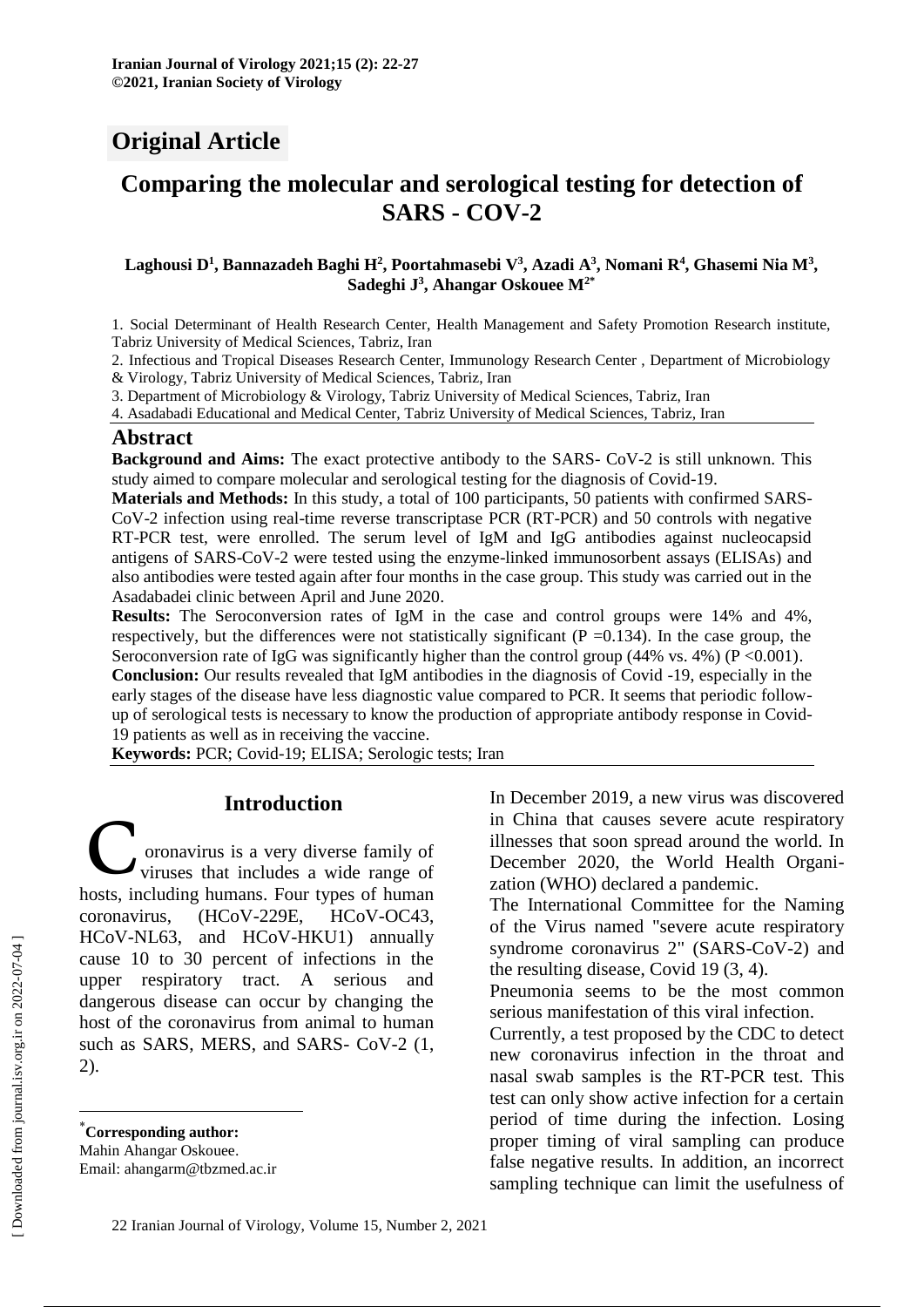genome-based assays (4, 5). For many viruses, serological methods have long been used to diagnose acute infection (6). The presence of antibodies indicates a host immune response against the pathogen. Antibody initiation time varies for different viruses. Compared to PCR, serological tests are cheaper, faster, more practical, and available and can be routinely measured in any laboratory. Given that SARS-CoV-2 is an emerging virus and the production and persistence of an immune response against it have not yet been properly identified (7). The aim of this study was to compare the molecular and serological methods in diagnosis of Covid-19 disease in Northwest of Iran.

Serological tests determine the immune status of individuals against the virus and it is an essential step to knowledge of the epidemiology of SARS-CoV-2 infection.

# **Methods**

**Study setting:** This study was conducted in outpatient Asad-Abadi clinic in Tabriz, Northwest of Iran, which was one of the first referral centers for detection of Covid- 19 in pandemic period of SARS-CoV-2. The data was collected from April to June 2020.

**Study participants:** A total of 100 participants (those with mild to severe respiratory symptoms, those exposed with confirmed Covid-19 patients, and those without symptoms referred just for screening) who administrated to the Asad-Abadi clinic were included in this study. The selection of control and case samples in this study was based on the following: Improper sampling causes false negative results in molecular tests. In this study, in order to minimize it, all respiratory samples sent to the corona center were performed for RNase P and inappropriate samples were not tested. Also, because the number of samples sent to the center was very high and the samples were extracted manually, and the possibility of false positive results, thus only specimens were selected for antibody testing that had a CT score of less than 30 on the Real- Time PCR. [The criteria for selecting a case and control groups is not correct. PCR test has mant false negatives.] The nasal and

throat sample of all participants were tested by Real time PCR test. Based on the results of the PCR test, participants divided into two groups as follows: 1) The case group in whom the PCR test was positive for Covid-19, and 2) The control group in whom PCR test was negative for Covid-19. The blood samples (5 mL) in both groups were also tested for antibody production (i.e., IgM and IgG against nucleocapsid antigens Covid-19) using the ELISA test. In the end, the results of PCR and serologic tests were compared. In the case group, IgG antibodies were also tested again after four months.

**Statistical analysis:** Frequency and percentage were used to display qualitative data, and the mean and the standard deviation were used to display quantitative data. The One-Sample Kolmogorov-Smirnov test was applied to test the Distribution Shape of Continuous Data. The Chi-square test was used to compare the qualitative data between case and control groups. To assess the diagnostic accuracy of IgM and IgG gainst SARS-CoV-2.in the detection of SARS-CoV-2 in comparison to PCR test, ROC curve analysis was used. Wilcoxon Signed Ranks test was used to compare serum concentration of IgG gainst SARS-CoV-2 before and after 4 month among patients with PCR positive. SPSS software Version 21 was applied to analyze data.

# **Results**

The characteristics of the study population are shown in Table 1. Of the 100 participants in the study, 50 were in the case group and 50 were in the control group. There was no statistically significant difference between case and control groups in terms of age and sex (P> 0.05). The Seroconversion rate of IgM in case and control groups were 14 % and 4 %, respectively, but the differences were not statistically significant  $(P = 0.134)$ . In case group the seroconversion rate of IgG was higher than control group (44 % vs. 4 %) and the difference was also statistically significant  $(P < 0.001)$ .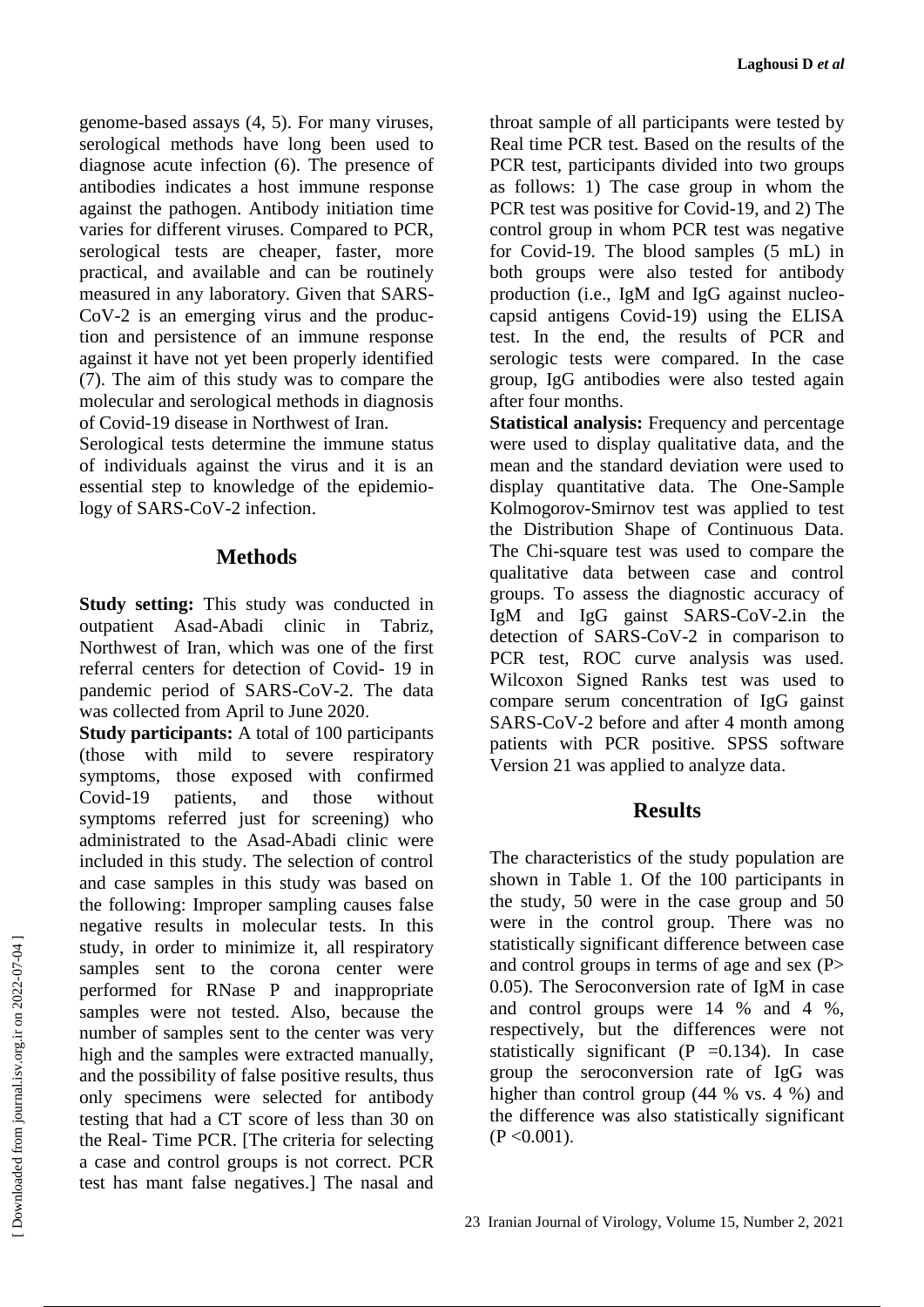| <b>Table 1.</b> Demographic and laboratory characteristics of study population $(n=100)$ |                     |                        |         |  |  |
|------------------------------------------------------------------------------------------|---------------------|------------------------|---------|--|--|
|                                                                                          | Positive.           | Negative,              |         |  |  |
|                                                                                          | Case group $(n=50)$ | Control group $(n=50)$ |         |  |  |
| Gender                                                                                   |                     |                        | 0.548   |  |  |
| Female                                                                                   | 22 (44 %)           | 25 (50 %)              |         |  |  |
| Male                                                                                     | 28 (56 %)           | 25 (50 %)              |         |  |  |
| Age (Year)                                                                               |                     |                        | 0.317   |  |  |
| $\leq 40$                                                                                | 27(54%)             | 22(44%)                |         |  |  |
| >40                                                                                      | 23 (46 %)           | 28 (56 %)              |         |  |  |
| Seroconversion for IgM against SARS-COV-2                                                |                     |                        | 0.134   |  |  |
| Positive                                                                                 | 7(14%)              | 2(4%)                  |         |  |  |
| Negative                                                                                 | 39 (78 %)           | 46 (92%)               |         |  |  |
| Suspected                                                                                | 4(8%)               | 2(4%)                  |         |  |  |
| Seroconversion for IgG against SARS- COV-2                                               |                     |                        | < 0.001 |  |  |
| Positive                                                                                 | 22(44%)             | 2(4%)                  |         |  |  |
| Negative                                                                                 | 27 (54 %)           | 46 (92 %)              |         |  |  |
| Suspected                                                                                | $1(2\%)$            | 2(4%)                  |         |  |  |
| Respiratory symptoms                                                                     |                     |                        | < 0.001 |  |  |
|                                                                                          |                     |                        |         |  |  |
| Asymptomatic or mild                                                                     | 13 (23.6%)          | 34(75.6%)              |         |  |  |
| Respiratory symptoms                                                                     | $42(76.4\%)$        | $6(24.4\%)$            |         |  |  |

 PCR: Polymerase Chain Reaction; \*chi-squired test was used; IgM, IgG value: Negative: <0.9 IU/ml, borderline: 0.9-1.1 IU/ml, Positive: >1.1 IU/ml.

| <b>Table 2.</b> Diagnostic accuracy of IgM and IgG against SARS-COV-2 |                         |                         |  |  |  |
|-----------------------------------------------------------------------|-------------------------|-------------------------|--|--|--|
| in detection of Covid -19 in comparison to PCR test                   |                         |                         |  |  |  |
|                                                                       | IgM against SARS- COV-2 | IgG against SARS- COV-2 |  |  |  |
| <b>Sensitivity</b>                                                    | 14%                     | 44 %                    |  |  |  |
| specificity                                                           | 92%                     | 92%                     |  |  |  |
| $PPV^*$                                                               | 77 %                    | 91 %                    |  |  |  |
| $NPV^{**}$                                                            | 54 %                    | 63 %                    |  |  |  |

\* PPV= Positive Predictive Value, \*\*NPV= Negative Predictive Value.

In this study, the sensitivity of IgM antibody in comparison to the PCR for diagnosis of gainst SARS-CoV-2 was low (14%), but its specificity in distinguishing healthy individuals from the patient was high (92%) (Table 2).

The positive predictive value (PPV) of the IgM was moderate (77%). On the other word, among those who had a positive IgM gainst SARS-CoV-2 test, the probability of positive PCR was 77%.

| Table 3. Area under the Curve values of IgM and IgG against SARS-COV-2 in detection of Covid 19 in |                           |       |                    |                             |  |
|----------------------------------------------------------------------------------------------------|---------------------------|-------|--------------------|-----------------------------|--|
| comparison to PCR test                                                                             |                           |       |                    |                             |  |
| <b>Antibody</b>                                                                                    | <b>Std. Error</b><br>Area |       | 95% CI             | <b>P</b> Value <sup>*</sup> |  |
| IgM against SARS- COV-2 (AU/ml)                                                                    | 0.578                     | 0.058 | $0.465$ to $0.691$ | 0.180                       |  |
| IgG against SARS- COV-2 (AU/ml)                                                                    | 0.673                     | 0.057 | $0.562$ to $0.784$ | 0.003                       |  |

\*Null hypothesis: true area= 0.5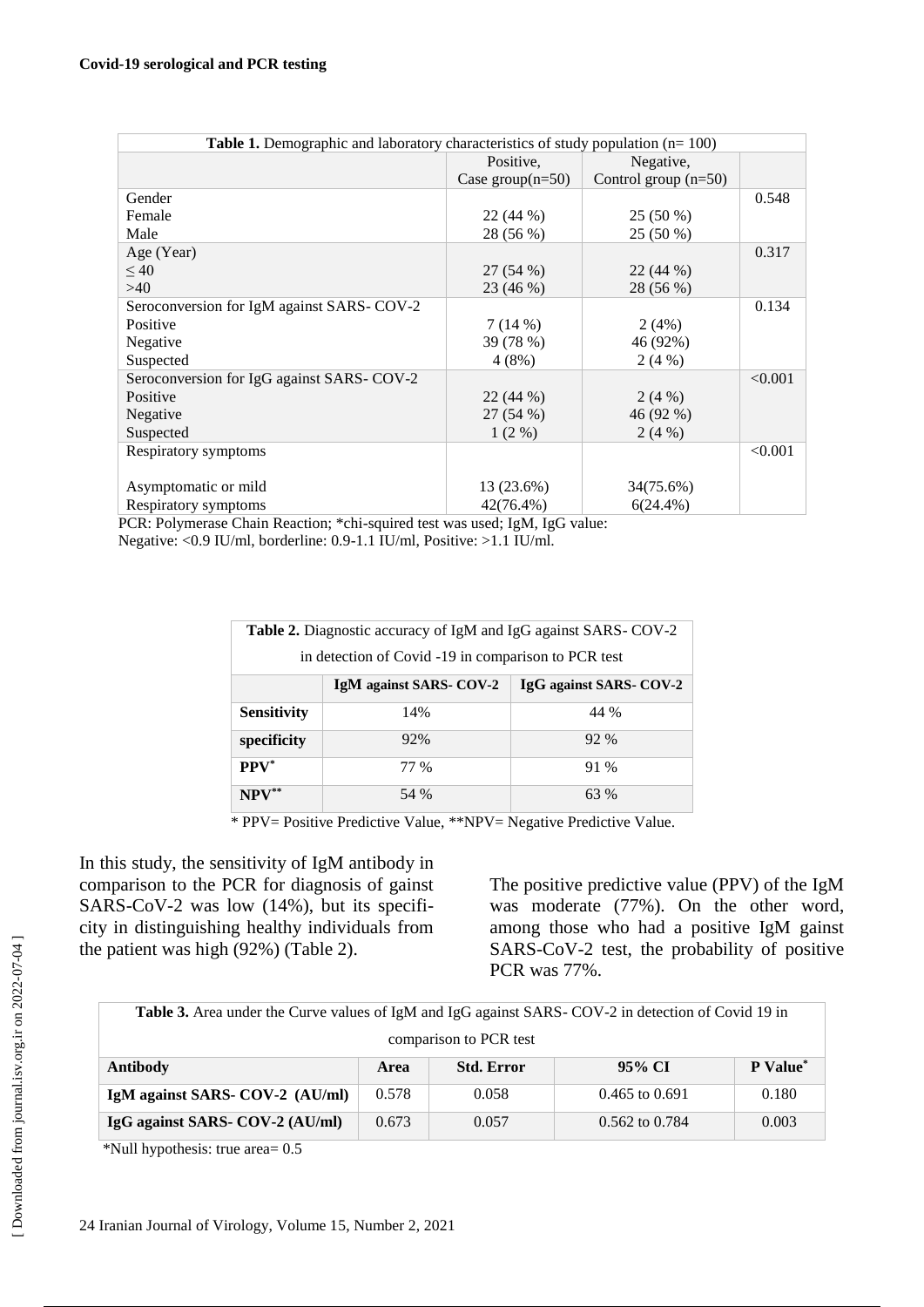| <b>Table 4.</b> The comparison of serum concentration of IgG against SARS- COV-2 before and after 4 month among |                       |       |              |           |                |  |
|-----------------------------------------------------------------------------------------------------------------|-----------------------|-------|--------------|-----------|----------------|--|
| patients with PCR positive $(n=50)$                                                                             |                       |       |              |           |                |  |
|                                                                                                                 |                       | Mean  | Sum of       | Z         | <b>P</b> value |  |
|                                                                                                                 |                       | Rank  | <b>Ranks</b> |           |                |  |
| IgG against SARS- COV-2 and IgG                                                                                 | <b>Negative Ranks</b> | 33.33 | 900.00       | $-2.860*$ | 0.004          |  |
| against SARS- COV-2 after 4 month                                                                               | <b>Positive Ranks</b> | 14.77 | 325.00       |           |                |  |

\*based on positive rank. Wilcoxon Signed Ranks test was used.

The NPV of IgM gainst SARS-CoV-2 test was 54 % that means among those who had a negative IgM gainst SARS-CoV-2 test, the probability of being disease-free was 54%. The sensitivity, specificity, PPV of IgG gainst SARS-CoV-2 test compared to the PCR was 44 %, 92 % and 91 % (Table 2). According to the results of Roc Curve analysis, the area under the curve for serum IgM and IgG gainst SARS-CoV-2 were 0.55 and 0.65, respectively, which indicate that the predictive value of this antibodies in detection of Covid- 19 compared to the gold standard PCR test is weak (Table 3 & Fig. 1).



**Fig. 1.** ROC curve analysis for serum concentrations of IgM and IgG against SARS- COV-2 using PCR test in attendees to Asadabadi clinic between April 2020 and June 2020.

The serum concentration of IgG gainst SARS-CoV-2 among patients with PCR positive was checked after 4 month. The results revealed that the mean rank of serum concentration of IgG gainst SARS-CoV-2 before and after month has been changed which was statistically significant (P=0.004) (Table 4  $\&$ Fig. 2).

#### **Discussion**

This study aimed to compare diagnostic accuracy of serologic test, ELISA, compared to the RT-PCR test which is widely used as the "gold standard" for identification of covid-19. Due to some limitations of the RT-PCR test, including false negative results (8, 9), variety in its accuracy during different stage of disease (10) and financial issues, serological tests have generated substantial interest as an alternative or complement to RT-PCR in the diagnosis of acute and recent infection (11, 12). According to our results, the sensitivity, specificity, positive predictive value of IgG gainst SARS-CoV-2 test compared to the PCR was 44 %, 92 % and 91 %, respectively. In comparison, the sensitivity of IgM gainst SARS-CoV-2 was low (14%), but its specificity was high (92%) and its positive predictive value was moderate (77%). The results of Jin et al., were inconsistence with our findings. Their findings revealed that the sensitivity of the IgM and IgG gainst SARS-CoV-2 are 48.1% and 88.9%, and their specificity were 100% and 90%, respectively (13). A systematic review and meta-analysis reported that the available evidence on the diagnostic accuracy of serological tests for covid-19 is biased and have limited generalizability to outpatient populations.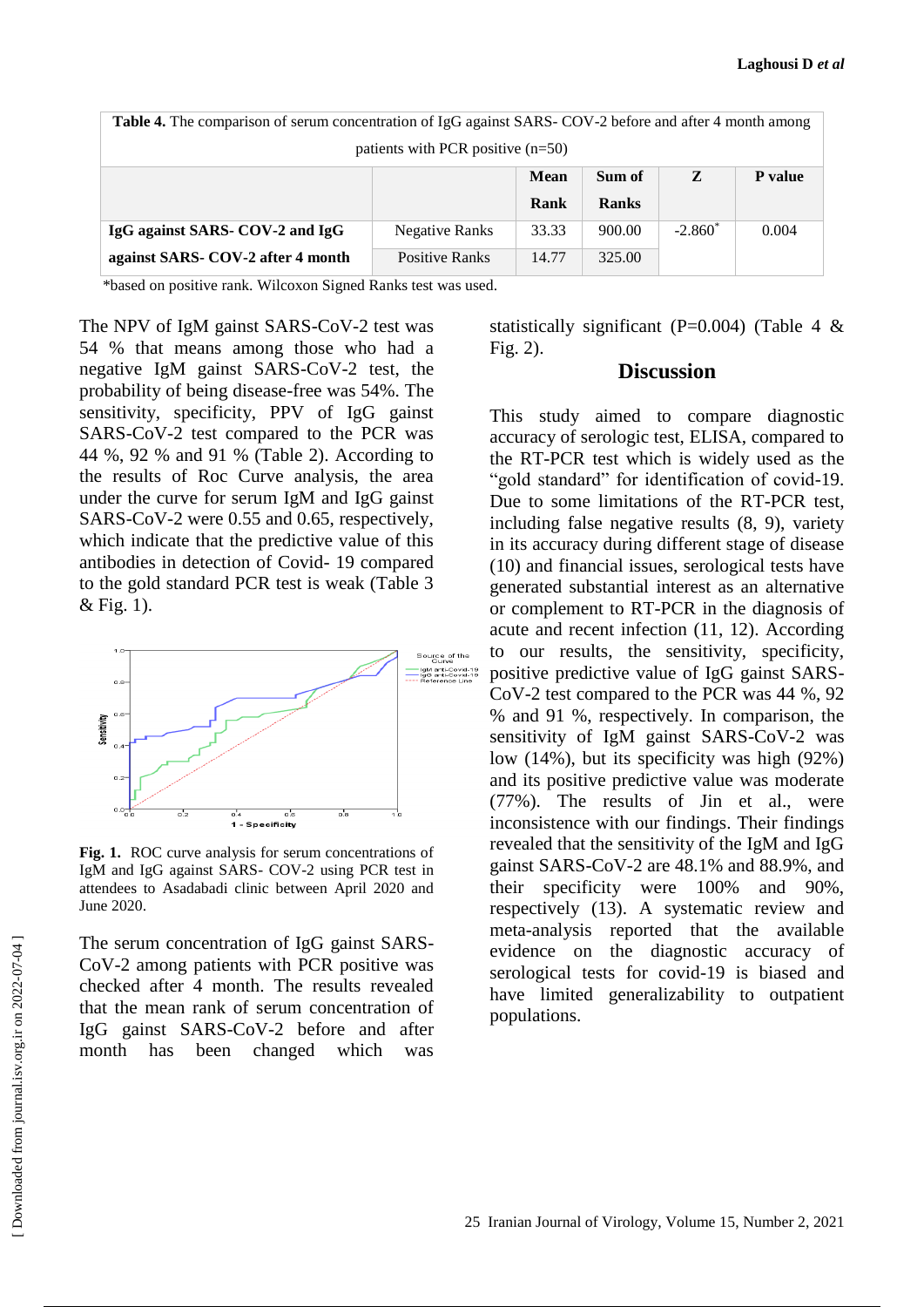

**Fig. 2.** the serum concentration of IgG against SARS- COV-2 and its changes after 4 month among (October 2020) patients with PCR positive.

In this study the pooled sensitivity of IgM and IgG gainst SARS-CoV-2 has been reported 81.1% and 80.6%, respectively. Also, the sensitivity was lower in the first and second week after symptom onset compared with the third week or later. The pooled specificity of these antibodies has been reported high. However, subgroup analysis indicated that specificity was lower in individuals with suspected covid-19(14).The production of antibodies gainst SARS-CoV-2 has not been determined definitely yet. Producing an immune response and its consistency is very important in protection against the virus. In this study, the serum concentration of IgG gainst SARS-CoV-2 among patients with PCR positive was checked after four months. Our results revealed that the serum concentration of IgG gainst SARS-CoV-2 before and after four months has been changed. On the other words, in some cases it reduced and in some ones increased. Moreover, in the case group we observed that in patients without antibody at the first week of symptoms, antibody was not produced even after four months. According to the our findings, it seems that antibody production and its persistency appear to be lower compared to other viral infections, as it was observed that the number of patients became re-infected with the virus and some of these cases experienced more severe symptoms compared with the first time of the disease. Some studies, such as our study, have reported that the antibodies which were produced by the

virus, last less than three months and also it was observed in patients with mild symptoms as well as shorter duration of illness, the production of the antibodies was not seen at all or the durability of the antibodies was low (15- 18). The Jin et al study showed that patients had antibodies against the virus for 11 to 39 days and observed a direct relationship between disease severity and antibody titer (13).

To compare the diagnostic accuracy of PCR and ELISA tests for detection of Covid-19, the results of ROC curve analysis showed that the predictive power of IgM and IgG antibodies compared to the RT- PCR test is weak. The studies have shown that the positivity of the tests is mainly related to the onset of symptoms (19). We concluded that antibodies, especially IgM in the early stages of the disease has less diagnostic value compared to PCR. Also, we found that in most patients with Covid-19 who have positive PCR test, antibodies were not produced at least two months after infection. Therefore, current serological tests cannot determine a person's immunity to reinfection and it seems more research is needed worldwide to evaluate antibody production gainst SARS-CoV-2. It seems that antibody production against this virus is slow.

Therefore, it is recommended that all patients, as well as those receiving the vaccine, be monitored every few months for antibody production and its durability.